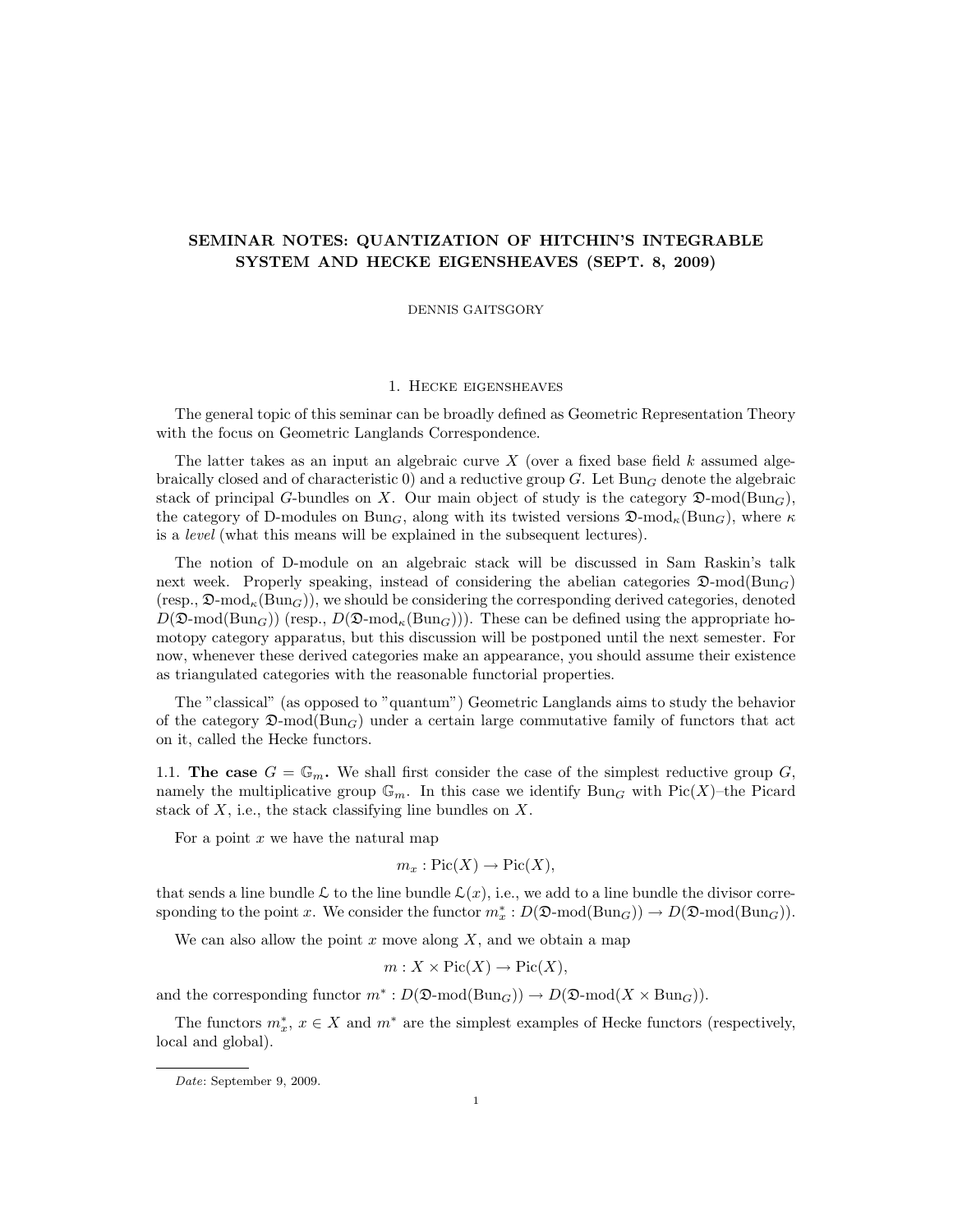#### 2 DENNIS GAITSGORY

1.2. The case of  $G = GL_n$ . For  $G = GL_n$  we can think of Bun<sub>G</sub> as the stack Bun<sub>n</sub> classifying rank n vector bundles on X. However, given a point  $x \in X$  there is no distinguished way to map Bun<sub>n</sub> to itself, as was the case with the map  $m_x$ . Instead, we have a correspondence:

$$
Bun_n \xleftarrow{\overleftarrow{h}} \mathcal{H}_x \xrightarrow{\overrightarrow{h}} Bun_n,
$$

where  $\mathcal{H}_x$  is the stack classifying triples

$$
(\mathcal{M}, \mathcal{M}', \alpha : \mathcal{M} \hookrightarrow \mathcal{M}' | \mathcal{M}/\mathcal{M}'
$$
 is of length 1 and supported at  $x \in X$ ).

The maps  $\overleftarrow{h}$  and  $\overrightarrow{h}$  send a triple  $(\mathcal{M}, \mathcal{M}', \alpha) \in \mathcal{H}_x$  as above to  $\mathcal{M} \in \text{Bun}_n$  and  $\mathcal{M}' \in \text{Bun}_n$ , respectively. Note that for  $n = 1$ , both maps h and h are isomorphisms and the resulting map  $Bun_1 \rightarrow Bun_1$  is exactly  $m_x$ .

We define the functor  $H_x : D(\mathfrak{D}\text{-mod}(\text{Bun}_n)) \to D(\mathfrak{D}\text{-mod}(\text{Bun}_n))$  by

$$
\mathcal{F} \mapsto \overleftarrow{h}_! \circ \overrightarrow{h}^*(\mathcal{F})[n-1]
$$

(the necessity for the cohomological shift  $[n-1]$  will become clear later).

1.3. Other Hecke functors. Let us note, however, that the stack  $\mathcal{H}_x$ , and the functor  $H_x$ that came along with it, accounted for the "minimal" way to modify a vector bundle at a point  $x$ , but not for the only way. Here are some other possibilities.

For  $i = 1, ..., n$ , define  $\mathcal{H}_x^{\Lambda^i}$  to be the stack classifying triples

$$
(\mathcal{M}, \mathcal{M}', \alpha : \mathcal{M} \hookrightarrow \mathcal{M}' | \mathcal{M}/\mathcal{M}'
$$
 is of length *i* and supported *scheme-theoretically* at  $x \in X$ )

(where for  $i = 1$  we recover  $\mathcal{H}_x$ ). Denote the corresponding functor

$$
\mathcal{F} \mapsto \overleftarrow{h}_! \circ \overrightarrow{h}^*(\mathcal{F})[(n-i)\cdot i]: D(\mathfrak{D}\text{-mod}(\text{Bun}_n)) \to D(\mathfrak{D}\text{-mod}(\text{Bun}_n))
$$

by  $H_x^{\Lambda^i}$ .

For  $m = 1, 2, ...$  define  $\mathcal{H}_x^{\text{Sym}^m}$  to be the stack classifying triples

 $(\mathcal{M}, \mathcal{M}', \alpha : \mathcal{M} \hookrightarrow \mathcal{M}' | \mathcal{M}/\mathcal{M}'$  is of length m and supported set-theoretically at  $x \in X$ )

(where for  $k = 1$  we again recover  $\mathcal{H}_x$ ). Denote the corresponding functor

$$
\mathcal{F} \mapsto \overleftarrow{h}_! \circ \overrightarrow{h}^*(\mathcal{F})[(n-1)\cdot m] : D(\mathfrak{D}\text{-mod}(\text{Bun}_n)) \to D(\mathfrak{D}\text{-mod}(\text{Bun}_n))
$$

by  $H_x^{\text{Sym}^m}$ .

Define the functor  $H_x^{\text{Sym}^m \oplus \Lambda^i}: D(\mathfrak{D}\text{-mod}(\text{Bun}_n)) \to D(\mathfrak{D}\text{-mod}(\text{Bun}_n))$  as  $H_x^{\text{Sym}^m} \oplus H_x^{\Lambda^i}$ . Define the functor  $H_x^{\text{Sym}^m \otimes \Lambda^i}: D(\mathfrak{D}\text{-mod}(\text{Bun}_n)) \to D(\mathfrak{D}\text{-mod}(\text{Bun}_n))$  as  $H_x^{\text{Sym}^m} \circ H_x^{\Lambda^i}$ , and so on.

From the above, we see that it is natural to consider the category of Hecke functors attached to the point  $x \in X$ , which act from  $D(\mathfrak{D}\text{-mod}(Bun_n))$  to itself, and which

$$
H_x, H_x^{\Lambda^i}, H_x^{\text{Sym}^m}, H_x^{\text{Sym}^m \oplus \Lambda^i}, H_x^{\text{Sym}^m \otimes \Lambda^i}, \text{ etc.}
$$

are examples of. Moreover, this category is supposed to have a natural structure of monoidal category.

For an arbitrary group  $G$ , this category will be defined in the talks about the affine Grassmannian and the Geometric Satake Equivalence. This category will be denoted  $Hecke_{G,x}$ . Moreover, the following theorem will be proved: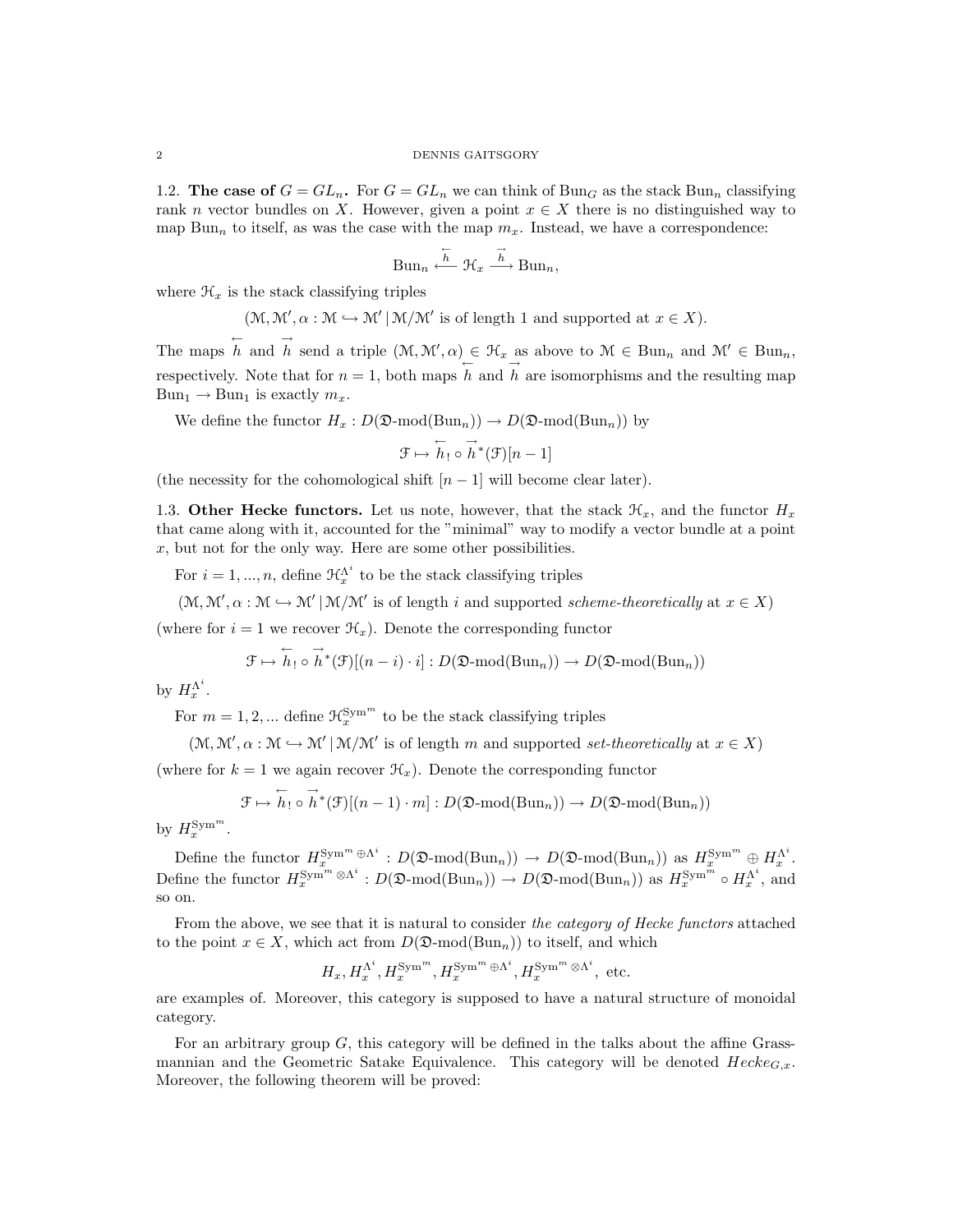Theorem 1.4. [Drinfeld, Ginzburg, Lusztig, Mirkovic-Vilonen]

The monoidal category  $Hecke_{G,x}$  is naturally a tensor category, and as such it is canonically equivalent to the category of finite-dimensional representations of a reductive group.

The reductive group that appears in the formulation of the above theorem is called "the Langlands dual group pf  $G$ ", and denoted  $\check{G}$ . The remarkable fact is that it can be described completely combinatorially in terms of  $G$ : its root system is the dual one to that of  $G$ .

Thus, to  $x \in X$  and  $\mathbf{a} \in \text{Rep}(\check{G})$  we can associate a functor

$$
H^\mathbf{a}_x : D(\mathfrak{D}\text{-}\mathrm{mod}(\mathrm{Bun}_G)) \rightarrow D(\mathfrak{D}\text{-}\mathrm{mod}(\mathrm{Bun}_G)),
$$

and composition of such functors corresponds to the tensor product of the  $V$ 's.

Moreover, as in the case of  $H_x$  for  $GL_n$ , we can let the point x move, and we obtain the global Hecke functor

$$
H^{\mathbf{a}}: D(\mathfrak{D}\text{-mod}(\mathrm{Bun}_G)) \to D(\mathfrak{D}\text{-mod}(X \times \mathrm{Bun}_G)).
$$

1.5. Eigenvectors and eigenvalues. Let  $A$  be a commutative algebra acting on a vector space  $W$ . In this case we can talk about eigenvectors and eigenvalues. An eigenvalue is a point of Spec(A), i.e., a homomorphism  $\sigma : A \to k$ . An eigenvector with eigenvalue  $\sigma$  is an element  $w \in W$  satisfying  $a(w) = \sigma(a) \cdot w$ ,  $\forall a \in A$ .

Let now **A** be a tensor category acting on a category  $W$ ; we assume that  $W$  is k-linear, i.e., it makes sense to tensor objects of  $\bf{W}$  by k-vector spaces, which are the categorical replacement of scalars. By an eigenvalue we shall mean a tensor functor  $\sigma : \mathbf{A} \to \text{Vect}_k$ . An eigenobject with eigenvalue  $\sigma$  is by definition an object  $\mathbf{w} \in \mathbf{W}$  endowed with a family of of isomorphisms

$$
\gamma_{\mathbf{a}}: \mathbf{a}(\mathbf{w}) \simeq \sigma(\mathbf{a}) \otimes \mathbf{w}, \,\, \forall \mathbf{a} \in \mathbf{A}.
$$

Note, however, that there is one more thing we could (and should) ask for. Namely, let  $a_1$  and  $a_2$  be two objects of **A**. Then we have two isomorphisms

$$
\mathbf{a}_1(\mathbf{a}_2(\mathbf{w})) \rightrightarrows \sigma(\mathbf{a}_1) \otimes \sigma(\mathbf{a}_2) \otimes \mathbf{w},
$$

given by the two circuits of the diagram:

$$
\begin{array}{cccc} \mathbf{a}_1(\mathbf{a}_2(\mathbf{w})) & \stackrel{\sim}{\xrightarrow{\hspace*{1cm}}} & (\mathbf{a}_1 \otimes \mathbf{a}_2)(\mathbf{w}) \\ \mathbf{a}_1(\gamma_{\mathbf{a}_2}) \Big\downarrow & & \sigma_{\mathbf{a}_1 \otimes \mathbf{a}_2} \Big\downarrow \\ & & \\ \mathbf{a}_1(\sigma(\mathbf{a}_2) \otimes \mathbf{w}) & & (\mathbf{a}_1 \otimes \mathbf{a}_2) \otimes \mathbf{w} \\ & & \sim \Big\downarrow & & \sim \Big\downarrow \\ \sigma(\mathbf{a}_2) \otimes (\mathbf{a}_1(\mathbf{w})) & \stackrel{\gamma_{\mathbf{a}_1}}{\xrightarrow{\hspace*{1cm}}} & \sigma(\mathbf{a}_2) \otimes \sigma(\mathbf{a}_1) \otimes \mathbf{w}, \end{array}
$$

and we ask that this diagram be commutative.

1.6. Hecke eigensheaves. We apply the above discussion to

$$
\mathbf{A} = \text{Rep}(\check{G}) \text{ and } \mathbf{W} = D(\mathfrak{D}\text{-mod}(\text{Bun}_G))
$$

where the action is given by the functors  $\mathbf{a} \mapsto H_x^{\mathbf{a}}$  for a fixed point  $x \in X$ .

First, what are the possible eigenvalues? By the above discussion, eigenvalues are given by tensor functors  $\text{Rep}(\check{G}) \to \text{Vect}_k$ , which are the same as  $\check{G}$ -torsors over a point.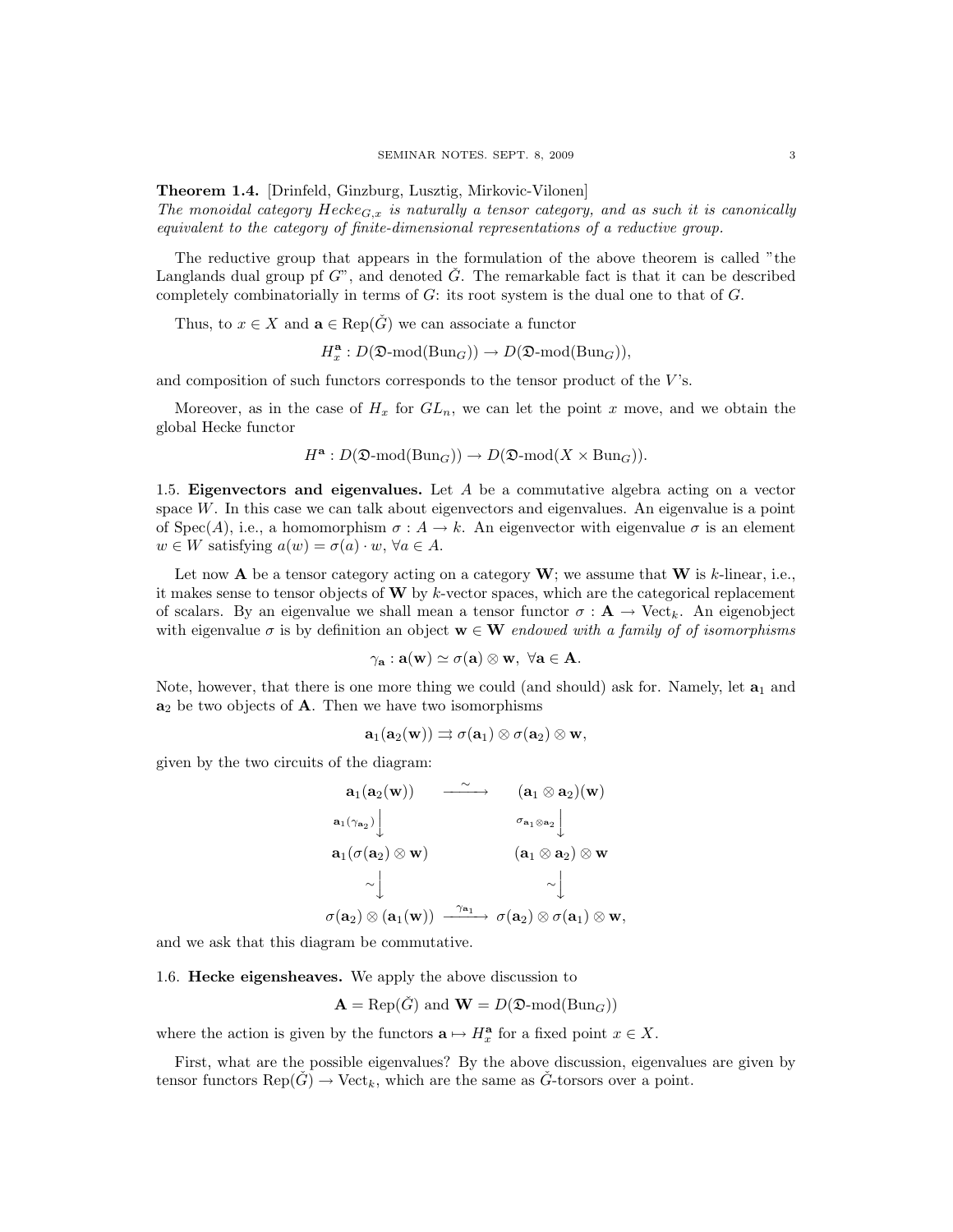#### 4 DENNIS GAITSGORY

However, rather than considering the functors  $H_x^{\mathbf{a}}$  for all  $x \in X$  separately, we should rather consider the global Hecke functors  $H^{\mathbf{a}}$ . In this setting, eigenvalues should be families of  $\check{G}$ torsors, parametrized by points of X, and such an object is otherwise known as a  $\check{G}$ -local system on  $X$ , or, equivalently, a tensor functor

$$
Rep(\check{G}) \to LocSys(X),
$$

where  $\text{LocSys}(X)$  is the category of local systems=0-coherent D-modules=vector bundles with a (flat) connection on X.

**Definition 1.7.** For a fixed local system  $\sigma$ , a Hecke eigensheaf with respect to  $\sigma$  is an object  $\mathcal{F}_{\sigma} \in D(\mathfrak{D}\text{-mod}(\text{Bun}_G))$  endowed with a family of isomorphisms

$$
\gamma_{\mathbf{a}}: H^{\mathbf{a}}(\mathcal{F}_{\sigma}) \simeq \sigma(\mathbf{a}) \boxtimes \mathcal{F}_{\sigma} \in D(\mathfrak{D}\text{-mod}(X \times \text{Bun}_G)),
$$

where  $\sigma(\mathbf{a})$  is the corresponding (0-coherent) D-module.

Warning: the above definition is a provisional one, as we have omitted to impose two requirements on the isomorphisms  $\gamma$ . One requirement is the compatibility with the monoidal structure, given by the commutativity of a diagram similar to the one above. Another requirement is something we have not yet touched upon. Namely, it has do to with the interaction of the functors  $H_{x_1}^{\mathbf{a}_1}$  and  $H_{x_2}^{\mathbf{a}_2}$  for distinct points  $x_1, x_2 \in X$ ; we shall get back to this discussion in future talks.

One of the goals of Geometric Langlands was to find solutions to the eigensheaf problem. Namely, given a  $\check{G}$ -local system  $\sigma$ , can we construct a (non-zero) Hecke eigensheaf  $\mathcal{F}_{\sigma}$  with respect to it?

The [BD] book we are studying gives a construction of such  $\mathcal{F}_{\sigma}$  for a specific class of  $\hat{G}$ -local systems called "opers".

1.8. Back to  $G = \mathbb{G}_m$ . For  $G = \mathbb{G}_m$  it will turn out that  $\check{G} = G$  and a  $\check{G}$ -local system on X is the same as a 1-dimensional local system  $E = \Theta$ -coherent D-module of rank 1) on X. The full definition of a Hecke eigensheaf will be equivalent to the following one:

**Definition 1.9.** A Hecke eigensheaf with respect to E is an object  $\mathcal{F}_E \in D(\mathfrak{D}\text{-mod}(\text{Pic}(X)))$ endowed with an isomorphism  $\gamma : m^*(\mathfrak{F}_E) \simeq E \boxtimes \mathfrak{F}_E$ , such that the following condition holds:

Consider the map  $m_2 : X \times X \times Pic(X) \to Pic(X)$ . The isomorphism  $\gamma$  gives rise to an isomorphism

$$
\gamma_2: m_2^*(\mathcal{F}_E) \simeq E \boxtimes E \boxtimes \mathcal{F}_E.
$$

Moreover, both sides in the above isomorphisms are naturally  $\Sigma_2$ -equivariant, with respect to the natural action of  $\Sigma_2$  that swaps the two copies of X.

Our condition is that the map  $\gamma_2$  be also  $\Sigma_2$ -equivariant, i.e., compatible with the equivariant structures on the two sides.

What about the existence of  $\mathcal{F}_E$  for a given E? This is easy in this case. Namely, let  $Pic^1(X)$ be the connected component of  $Pic(X)$  corresponding to line bundles of degree 1. Using the fact that the canonical map  $X \to Pic^1(X)$  induces an isomorphism

$$
(\pi_1(X))^{ab} \simeq \pi_1(\operatorname{Pic}^1(X)),
$$

given E, we can construct a 1-dimensional local system  $\mathcal{F}_E$  on  $Pic^1(X)$ , and spread it to other connected components of  $Pic(X)$  using the Hecke eigen-property.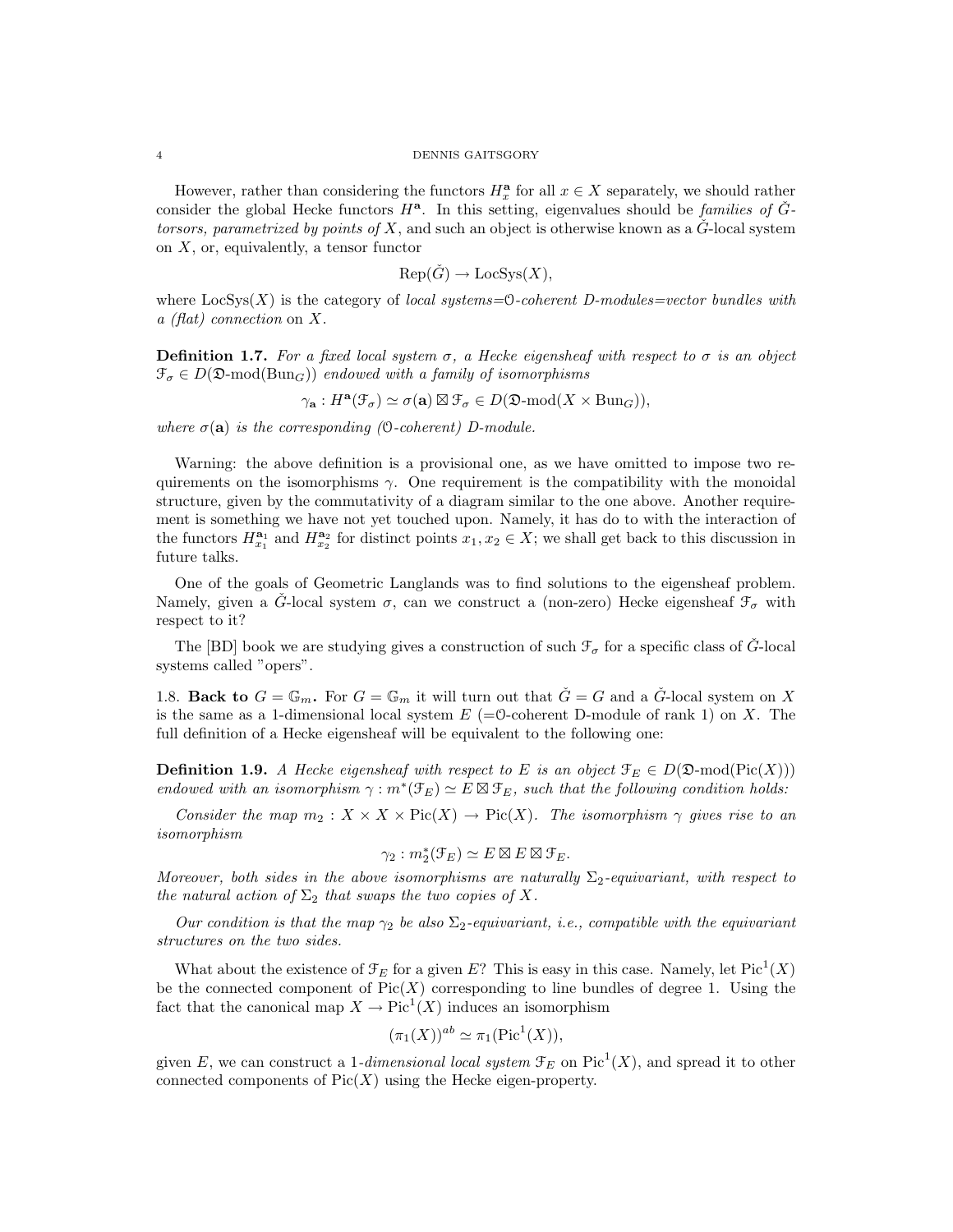Unfortunately, nothing as simple would work for a non-abelian reductive group  $G$ . In particular,  $\mathcal{F}_{\sigma}$  will not be a local system (=0-coherent). However, in some favorable cases (such as one discussed in the book), it will be a D-module, rather than an object of the derived category.

## 2. Hitchin's system and its quantization

2.1. The case  $G = \mathbb{G}_m$ . It will turn out that opers for  $\mathbb{G}_1$  are those 1-dimensional local systems  $E$ , whose underlying line bundle (recall that  $E$  amounts to a line bundle with a connection) is trivial. I.e., specifying E is equivalent to specifying a 1-form  $\nu$  on X.

In this case, we can interpret the construction of  $\mathcal{F}_E$  as follows. Recall that the map  $X \to$  $Pic(X)$  also induces an isomorphism

$$
H^0(\text{Pic}(X), \Omega^1_{\text{Pic}(X)}) \to H^0(X, \Omega_X),
$$

and in addition we have

 $H^0(\text{Pic}(X), \Omega^1_{\text{Pic}(X)}) \simeq T_e^*(\text{Pic}(X)) \simeq \text{translation-invariant 1-forms on } \text{Pic}(X).$ 

So, starting with a 1-form  $\nu$  on X, we can produce an invariant (and, hence, closed) 1-form on Pic(X), and thus a flat connection on the trivial line bundle. This is our  $\mathcal{F}_E$ .

2.2. D-modules on a commutative group. Let us conceptualize the above construction slightly differently. Let  $H$  be a commutative group (or commutative group-stack). We have

$$
T^*H \simeq H \times \mathfrak{h}^*,
$$

so we have a canonical map  $T^*H \to \mathfrak{h}^*$ , which can be thought of as a map of algebras

$$
Sym(\mathfrak{h}) \to \Gamma(T^*H, \mathcal{O}_{T^*H}).
$$

The image of  $Sym(h)$  is a subalgebra consisting of elements that Poisson-commute with each other (for the Poisson structure on  $T^*H$  coming from the canonical symplectic structure).

**Definition 2.3.** A classical completely integrable system on a smooth symplectic scheme  $Y$  is a Poisson-commuting subalgebra  $A^{cl} \subset \Gamma(Y, \mathbb{O}_Y)$ , such that  $2 \dim(A^{cl}) = \dim(Y)$ .

The above picture has a "quantum" analog, which is what is of primary interest for us, when  $Y = T^*Z$  for a smooth scheme Z. Namely, we regard the algebra of differential operators on Z as a quantization of  $\mathcal{O}_{T^*Z}$ .

In our case  $Y = T^*Z$ , where Z is actually a stack, so one has to be careful with (a) smoothness, (b) being symplectic, (c) dimension and (d) differential operators. But it will work out at the end.

**Definition 2.4.** A quantum completely integrable system on a smooth scheme  $Z$  is a commutative subalgebra  $A \subset \Gamma(Z, \mathfrak{D}_Z)$ , such that  $\dim(A) = \dim(Z)$ .

**Definition 2.5.** We say that a QCIS  $A \subset \Gamma(Z, \mathfrak{D}_Z)$  is the quantization of  $A^{cl} \subset \Gamma(Y, \mathfrak{O}_Y)$  (or, equivalently, the latter is the quasi-classics of the former) if  $A^{cl} = \text{gr}(A)$ , with respect to the filtration induced by the canonical filtration on  $\mathfrak{D}_Z$ .

Note that in the case of  $Z$  being a commutative group  $H$ , the above CCIS admits a natural quantization, given by the map

$$
Sym(\mathfrak{h}) \simeq U(\mathfrak{h}) \to \Gamma(H, \mathfrak{D}_H),
$$

where h maps maps identically to translation-invariant vector fields on  $H$ .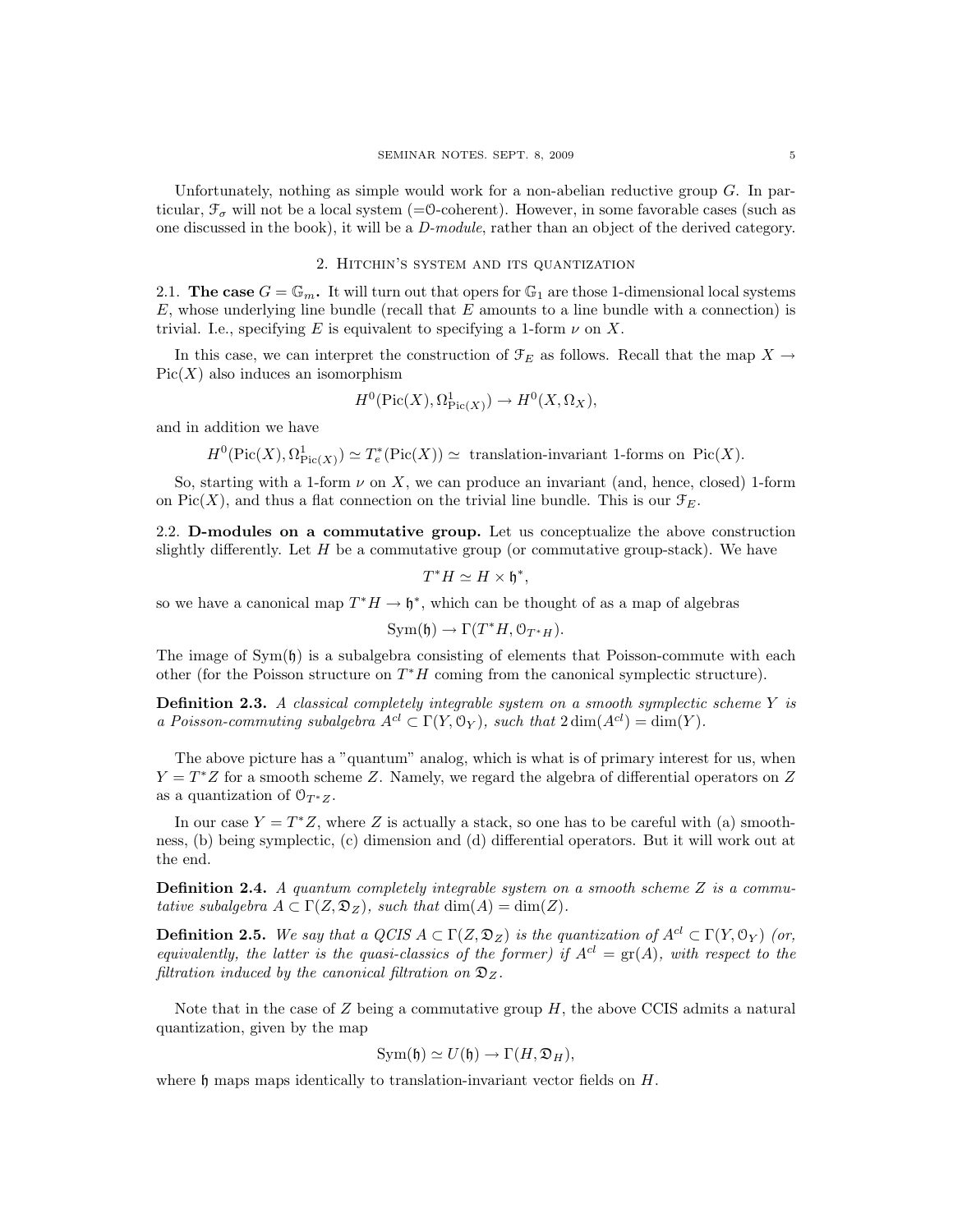In general, whenever we have a QCIS system  $A \subset \Gamma(Z, \mathfrak{D}_Z)$ , and a point  $\sigma \in \text{Spec}(A)$ , we can attach to it a D-module  $\mathcal{F}_\sigma$  on  $Z$  by

$$
\mathfrak{F}_\sigma:=\mathfrak{D}_Z\underset{A}{\otimes}k,
$$

where  $A \rightarrow k$  is the homomorphism corresponding to  $\sigma$ .

The above construction  $E \mapsto \mathcal{F}_E \in \mathfrak{D}\text{-mod}(\text{Pic}(X))$  is a particular case of the above paradigm.

2.6. The [BD] ansatz. For general G, of course  $Bun<sub>G</sub>$  does not have a group structure. However, we will still have a classical integrable system

$$
A^{cl} \to \Gamma(T^* \operatorname{Bun}_G, \mathcal{O}_{T^* \operatorname{Bun}_G}),
$$

and its quantization

$$
A \to \Gamma(\operatorname{Bun}_G,\mathfrak{D}'_{\operatorname{Bun}_G}),
$$

with a slight difference that instead of ordinary differential operators  $\mathfrak{D}_{\text{Bun}_G}$  we shall be dealing with a ring of twisted differential operators, denoted  $\mathfrak{D}'_{\mathrm{Bun}_G}.$ 

The corresponding classical integrable system is called the Hitchin system and is relatively easy to describe (see below). The quantization is much more tricky. The situation can be summarized as follows:

- (i) There exists a commutative subalgebra  $A \subset \Gamma(\text{Bun}_G, \mathfrak{D}'_{\text{Bun}_G})$ .
- (ii) The scheme  $Spec(A)$  is naturally a closed subscheme inside the stack  $LocSys_{\check{G}}$  that classifies  $\check{G}$ -local systems on X.
- (iii) For  $\sigma \in \text{Spec}(A)$  the corresponding twisted D-module  $\mathcal{F}_{\sigma} := \mathfrak{D}'_{\text{Bun}_G} \underset{A}{\otimes} \mathbb{C}$  has a structure of Hecke eigensheaf with respect to  $\sigma$ , when the latter is viewed as a local system via (ii).

2.7. The classical Hitchin system. The affine scheme  $Spec(A^{cl})$  is called the Hitchin base and denoted Hitch(X). The Hitchin integrable system is therefore a map  $\mu : T^* \text{Bun}_G \rightarrow$  $Hitch(X).$ 

For simplicity, we shall consider the case  $G = GL_n$ ; the general case its similar. For  $GL_n$ 

$$
\mathrm{Hitch}(X) \simeq H^0(X, \Omega_X) \times H^0(X, \Omega_X^{\otimes 2}) \times \dots \times H^0(X, \Omega_X^{\otimes n}).
$$

Recall also that  $T^*$  Bun<sub>n</sub> can be thought as the moduli space of pairs  $(\mathcal{M}, f)$ , where M is a rank n vector bundle on X, and f is a map  $\mathcal{M} \to \mathcal{M} \otimes \Omega_X$ . The required map assigns to a pair  $(\mathcal{M}, f)$  as above and  $i = 1, ..., n$  the trace of  $f^i$ , which is an element of  $\Gamma(X, \Omega_X^{\otimes i})$ , where  $f^i$  is the composition

$$
\mathcal{M} \xrightarrow{f} \mathcal{M} \otimes \Omega_X \xrightarrow{f \otimes id} \mathcal{M} \otimes \Omega_X^{\otimes 2} \to \dots \to \mathcal{M} \otimes \Omega_X^{\otimes n}.
$$

2.8. The local to global principle. Although the classical Hitchin system is easy to define, its quantization is not, and the verification of the eigensheaf property is even less so. The construction of the quantization is based on a local-to-global principal, which involves choosing a point  $x \in X$ , and then letting it move, and some infinite-dimensional representation theory.

We shall consider a bigger stack, namely,  $\text{Bun}_{G}^{level_x}$ , which classifies G-bundles with a full level structure at x. This stack is acted on by the (infinite-dimensional) groups  $G(\mathcal{O}_x) \subset G(\mathcal{K}_x)$ , where  $\mathcal{O}_x$  (resp.,  $\mathcal{K}_x$ ) is the completed local ring (resp., field) of X at x. We have

$$
Bun_G \simeq Bun_G^{level_x}/G(\mathcal{O}_x).
$$